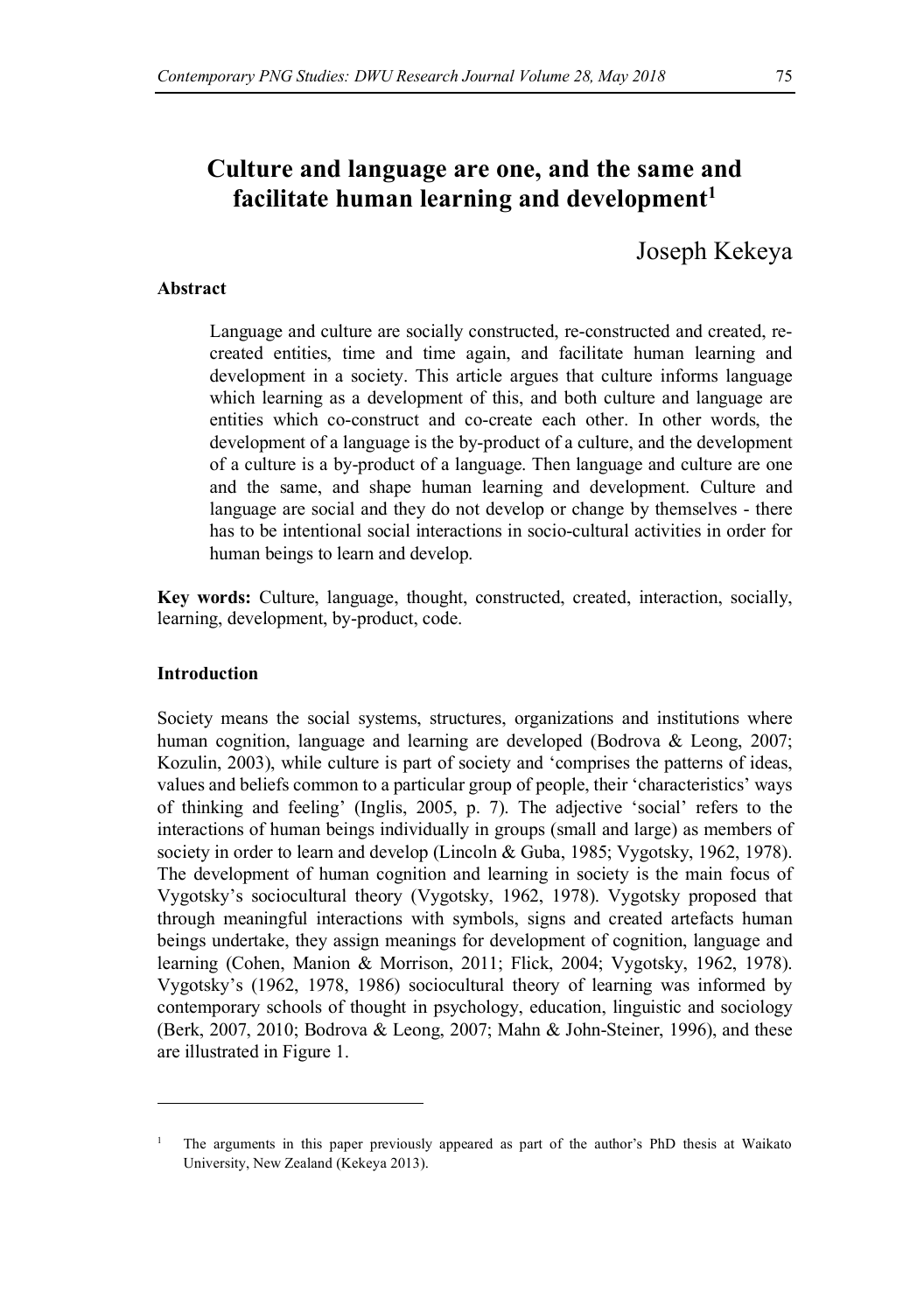The sociocultural theory of learning was first focused on human cognitive (mind) development, language and learning in school and classrooms settings. These contexts were viewed as micro-social systems (cases). The theory was later extended to any age group in employment organizations, training providing institutions such as universities and colleges, and other social settings including family and church (Berk, 2007, 2010; Crandell, Crandell, & Zanden, 2009). The major tenets that underpin the sociocultural perspective of learning as proposed by Vygotsky relate to culture, thought and language, symbolism interactionism and constructivism (Bodrova & Leong, 2007; Kozulin, 2003; Kozulin Gindi, Ageyev & Miller 2003; Vialle, Lysaght, & Verenikina, 2005; Vygotsky, 1962; 1978; 1986).



**Figure 1. Key influences of Vygotsky's sociocultural theory of learning**

## **Cultural perspective of learning**

A sociocultural perspective on learning and development is concerned with 'culture – the values, beliefs, customs and skills of a social group – [being] transmitted to the next generation' (Berk, 2010, p. 23) that facilitate the development of human mind and learning under the guidance of an elder or more knowledgeable person (Bodrova & Leong, 2007; Vygotsky, 1962, 1978). According to Vygotsky (1962, 1978, 1986), the humans' thinking and learning are social and cultural activities, because they do not develop or change by themselves - there has to be an intentional social interaction with the use of language, with other human beings in an activity in order to develop or change and learn (Bodrova & Leong, 2007; Inglis, 2005; Kozulin et al; 2003; Vialle et al., 2005; Vygotsky, 1978; Wertsch, 1985), and cultural because a culture facilitates the development of mind and learning. In social settings, the human beings develop their thinking and thought processes from appropriate values, norms, knowledgestructures, models, and categories and beliefs in teaching-learning behavioural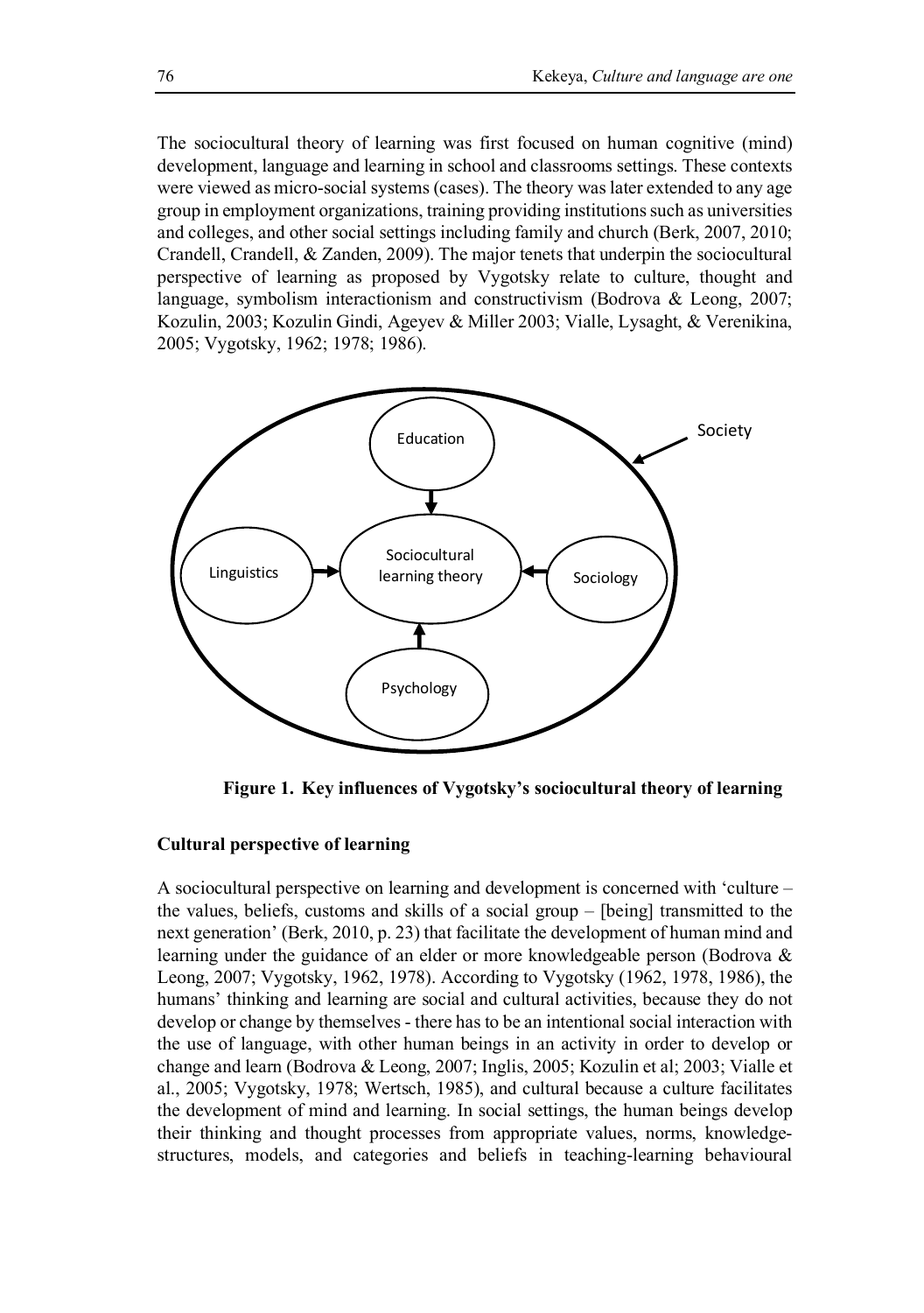interactions with the use of language under the guidance of competent peers (Bodrova & Leong, 2007; Inglis, 2005; Jenks, 2005; Neuman, 2000; Rogoff, 2003; Vygotsky, 1978).

Three interrelated levels of culture that facilitate the development of human mind, language and learning, noted by Williams (1980, as cited in Inglis, 2005) are: *lived culture, recorded culture* and *cultures of the selective traditions (p. 16)*. According to Inglis (2005) the first level, the *lived culture* refers to the people's daily routines, ways of life, interactional behaviours, how they feel and think as well as their experiences in groups, both small and large 'at a particular time and place', while *recorded culture* is related to the different types of written documents and art which are kept and used in the lived culture. The culture of the *selective tradition* or *high culture* refers to different types of creative art works, customs, attitudes and rituals which are highly significant or best and special for the lived culture (Inglis, 2005). These three levels of culture together comprise 'condense[d] and organize[d] knowledge about the social world' (Neuman, 2000, p. 40).

## **Thought and language**

Thought and language together comprise another tenet that Vygotsky (1962, 1986) proposed in his sociocultural learning theory. People's thoughts are social because they are socially developed through interaction and used as a tool for making meanings during the sociocultural activities they (people) undertake. Like thought, language is socio-culturally developed and is used as a tool for communicative purposes which foster social interaction and meaning making (Bodrova & Leong, 2007; Vialle et al., 2005; Vygotsky, 1962, 1986). According to Vygotsky (1962), thought and language are interrelated and depend on each other for human development and learning. He notes that:

The meaning of a word represents such a close amalgam of thought and language that it is hard to tell whether it is a phenomenon of speech or phenomena of thought. A word without meaning is an empty sound; meaning, therefore, is a criterion of word is indispensable component. (Vygotsky, 1962, p. 120)

The paragraph above clearly implies that thought is formed by human beings in their minds and is developed into spoken and written social languages. Spoken and written languages are mediated, and new thoughts again are developed. This is an iterative process as 'the relation of thought to word is not a thing but a process, a continual movement back and forth from thought to word and from word to thought' (Vygotsky, 1962, p. 125). The spoken communicative language is divided into two distinctive lines of social communication - inner speech and external speech, and each consists of semiotics (Bodrova & Leong, 2007; Vygotsky, 1962; 1986). Semiotic refers to use of signs and symbols in language, and the process of making meanings through language including signs and symbols (Bodrova & Leong, 2007; Mahn & John-Steiner, 1996). For example, in language the signs and symbols are letters of alphabet, the words, sentences and paragraphs and their meanings, while in mathematics the numbering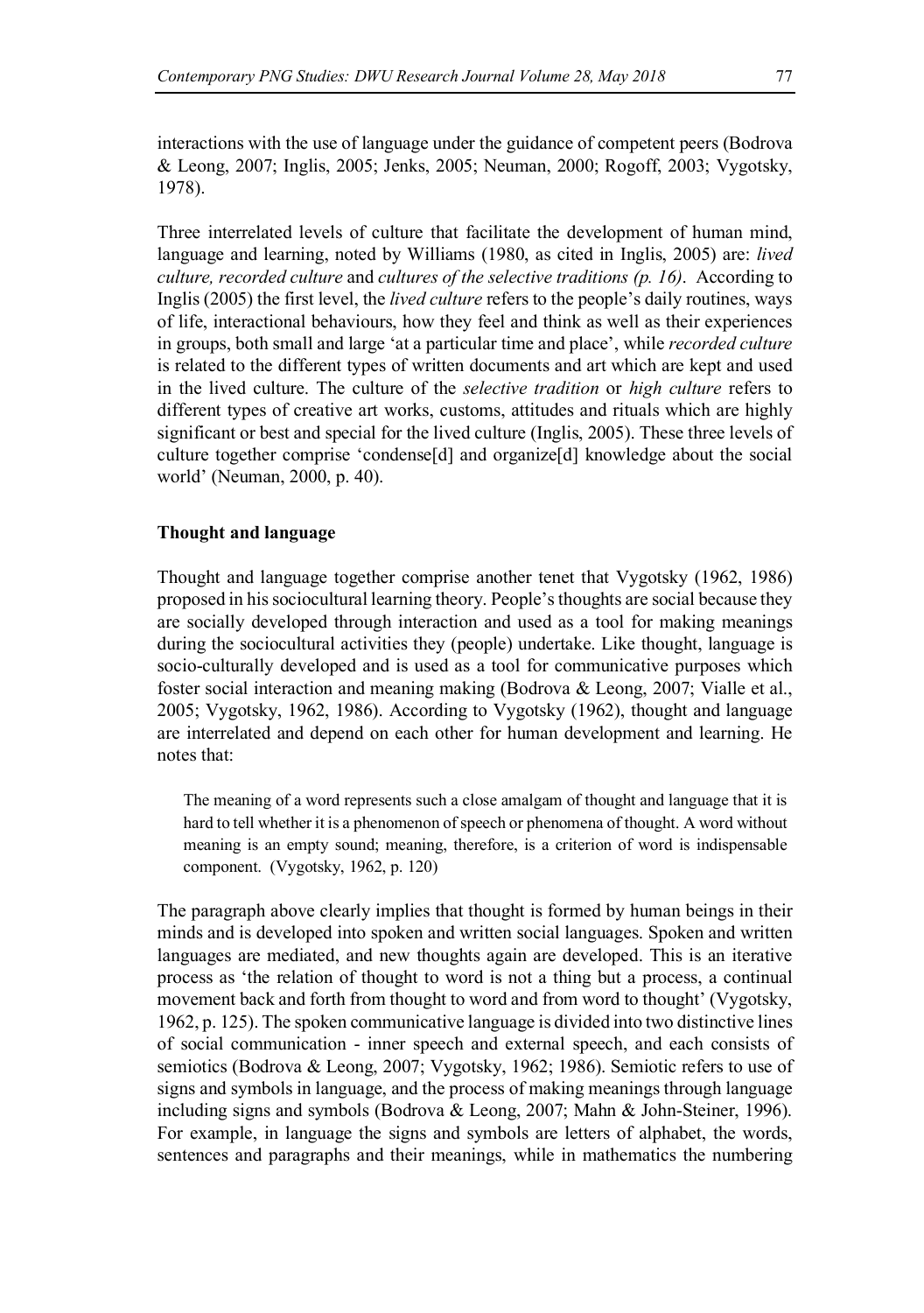system and how other symbols and signs are used and expressed ideas and concepts so as in science and other disciplines.

The inner speech is one's inner thought and speech processes, and 'is not the interior aspect of external speech to a large extent thinking in pure meaning' (Vygotsky, 1962, p. 149). This implies that the inner speech and thoughts contain semiotics that are inwardly mediated and internalized as mental concepts or consciousnesses (Vygotsky, 1962). When this process happens 'language and thought start to merge [where] language becomes intellectualized and thinking becomes verbal' (Vialle et al., 2005, p. 58). This is 'when people use inner speech to talk to themselves, they hear words but do not say them aloud' (Bodrova & Leong, 2007, p. 69). When thought is converted into words, both spoken and written are called external speech (Bodrova & Leong, 2007; Vialle et al., 2005; Vygotsky, 1962, 1986). According to Vygotsky (1962), external speech is used for communicating with others. Like inner speech, the external speech (both spoken and written words) contain semiotics that people draw from, make sense of and internalize in sociocultural contexts (Bodrova & Leong, 2007). This is where 'a word derives its sense from the sentences, which in turn gets its sense from the paragraph, the paragraph from the book, the book from all the works of the author' (Vygotsky, 1962, p. 146).

## **Symbolic interactionism**

Symbolic interactionism was first proposed by Mead (1934) in the fields of sociology and psychology, and expounded throughout the years in sociology, psychology and education (Denzin, 2004; Meltzer, Petras, & Reynolds, 1975). Meltzer et al., (1975) defined symbolic interactionism as 'the interaction that take place among the various minds and meanings that characterize human societies (p. 1). This definition implies that human beings intentionally grow meanings out of the social activities they encounter, and these meanings again become the knowledge of society. So the interaction has an impact upon, and occurs between two or more people as objects, and/or between person/s and physical object/s (Cohen et al., 2011; Meltzer et al., 1975). This is in line with Vygotsky's argument that it is the human interaction with sociocultural symbolic systems that fosters human development and learning (Kozulin, 2003; Vygotsky, 1978; Wertsch, 1985; Wertsch, del Rio, & Alvarez, 1995). Symbolic systems refer to 'cultural artefacts' that human beings invent in sociocultural settings (Mahn & John-Steiner, 1996; Vygotsky, 1978). Vialle et al., (2005) discuss three (primary, secondary and tertiary) levels of cultural artefacts that facilitate the development of human mental functions in social systems. The primary cultural artefacts refer to physical tools such as a pen, a table, a hammer, a saw or a computer which relate to what Vygotsky called technical tools, while secondary artefacts are like conceptual models, maps, customs, and ethical norms of the society (Vialle et al., 2005). The tertiary cultural artefacts relate to the abstract world such as theories, models, literature, arts, vision, language and the modern world or society that has advanced and sophisticated technology -cyberspace.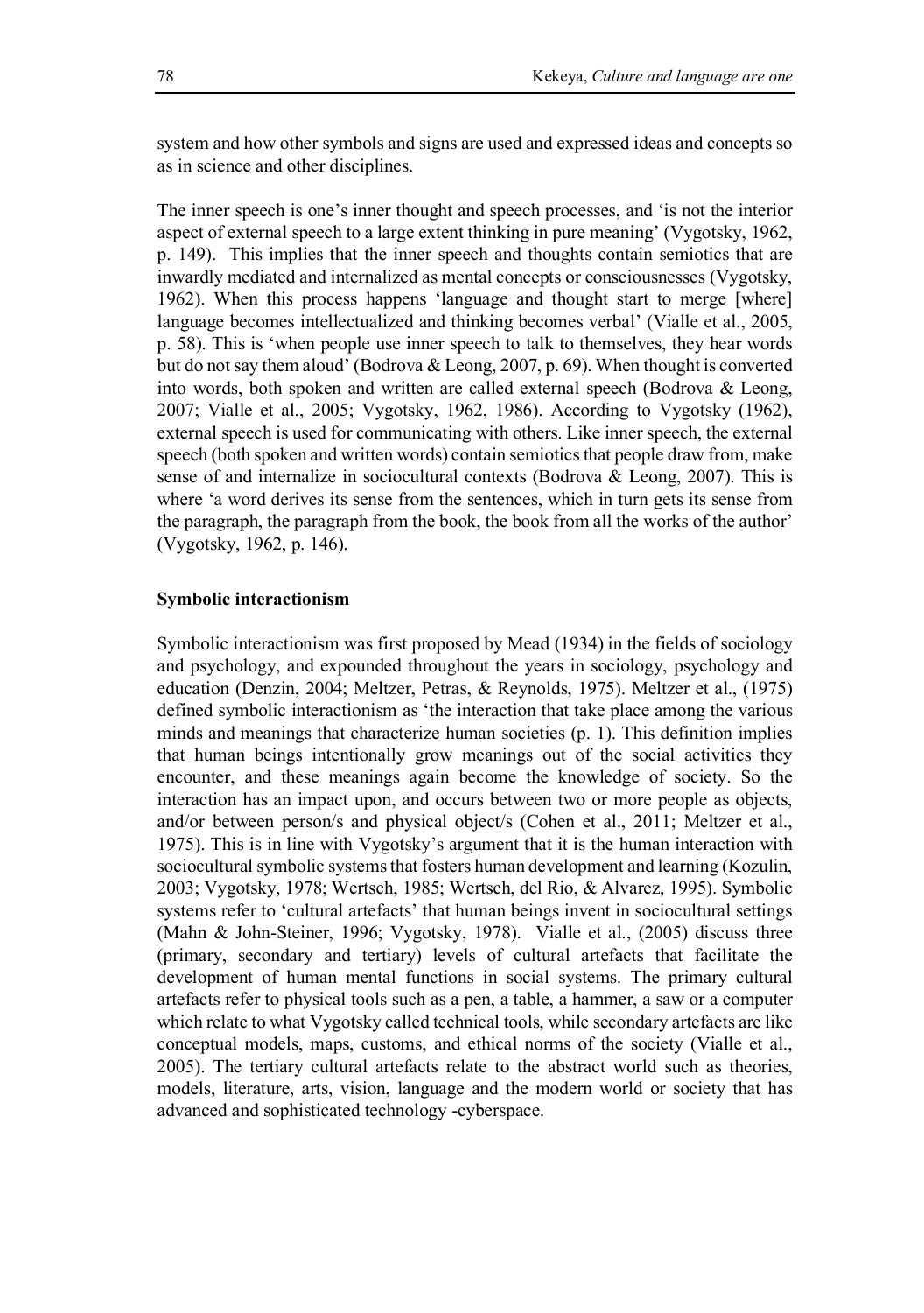Physical tools are used for constructing the physical world, while psychological tools facilitate the development of human mind (Mahn & John-Steiner, 1996; Vygotsky, 1978). Psychological tools refer to 'symbolic arefacts; symbols, texts, formulae, graphic organizers' (Kozulin, 2003, p. 15) as well as 'language; various systems for counting; mnemonic techniques; algebraic symbol systems, works of arts; writing; schemes, diagrams, maps and mechanical drawings, all sorts of conventional signs' (Wertsch, 1985, p. 79). According to Vygotsky (1962, 1978) psychological tools or signs that human beings interact with facilitate the development of higher cognitive or mental processes. The psychological tools are also called the 'tools of the mind' or cultural artefacts 'that are manufactured and created by people ... of their culture in order to enhance their actions and abilities' (Vialle et al., 2005, p. 49). Vygotsky argued that human beings mediate on these psychological tools, and develop their higher mental processes such as senses, memory, perception and attention (Kozulin, 2003; Mahn & John-Steiner, 1996; Vygotsky, 1978; Wertsch, 1985). Mediation is a meaning making process with the psychological tools or cultural artefacts in order to develop human mind (Mahn & John-Steiner, 1996; Vygotsky, 1978; Wertsch et al., 1995). However, Wertsch et al. (1995) argue that while 'cultural tools or artifacts involved in mediation certainly play an essential role in shaping action, they do not determine or cause action in some kind of static, mechanistic way… They can have impact only when individuals use them' (p. 22).

Additionally, human beings' use of language (both written and spoken), their behaviours and actions as well as their roles and responsibilities and status they have in society, act as signs and symbols when other human beings mediate upon facilitate their high order mental functions (Kozulin, 2003; Vygotsky, 1978, 1986; Wertsch, 1985; Wertsch et al., 1995). For example, human 'behaviour is dynamic; the human organism behaves (conducts itself), or ... interacts actively in its setting or beyond ... [and the] behaviour is still activity' (Wertsch et al., 1995, p. 75). So the people construct reality on the basis of meanings of the sociocultural signs or symbols they interact with in a social system (Cohen et al., 2007; Neuman, 2007; Vygotsky, 1962, 1978, 1986). Human beings mediate on the basis of meanings the sociocultural symbols or artefacts have, and categorize, argue about, modify, debate and adopt in different sociocultural contexts to generate their own learning or understanding (Cohen et al., 2007; Meltzer et al., 1975; Neuman, 2000).

### **Constructivism**

Constructivism means that reality or truth is constructed and experienced by learners (human beings) themselves in an activity they undertake (Bhadra, 1990; Neuman, 2000, 2007). So in schools 'all learners actually construct knowledge for themselves, rather than knowledge coming from the teacher and being absorbed by pupils' (Muijs & Reynolds, 2011, p. 78 & 79). Constructivist learning was first proposed in the midtwentieth century by Jean Piaget to explain how children construct their own understanding (Berk, 2007, 2010; Crandell et al., 2009; Slater, Hocking, & Loose, 2003). According to Berk (2010), Piaget's 'cognitive-developmental theory' is based on how 'children actively construct knowledge as they manipulate and explore their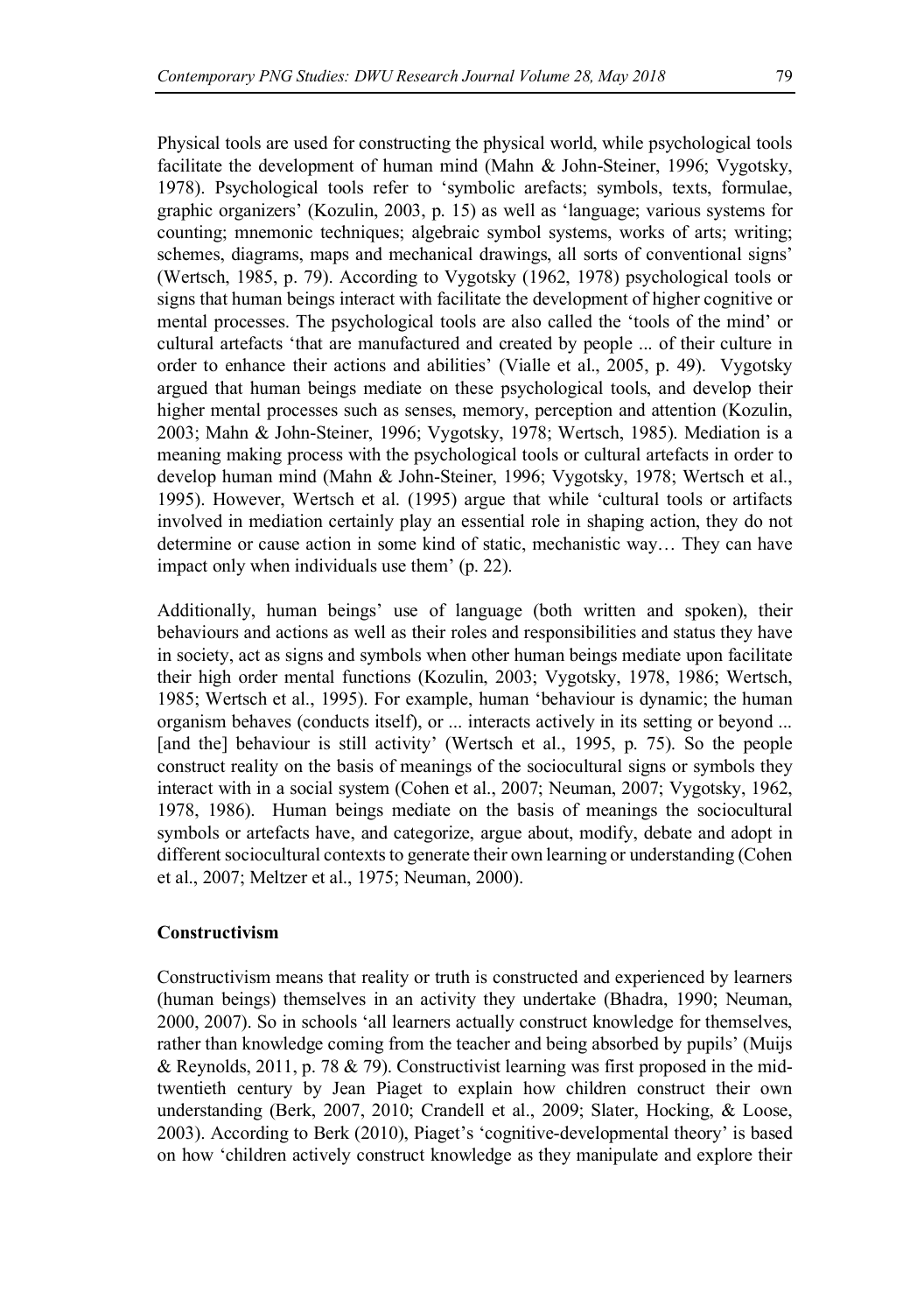world' (p. 19). This means the children evaluate their own potentials and decide upon and construct their own understanding which grow out from the activity they undertake individually and as a group – small and large (Muijs & Reynolds, 2011). 'Since children are active in developing or constructing their worlds, Piaget's theory is often referred to as a constructivist theory' (Slater et al., 2003, p. 42). Children (people) do not grow their own understanding out of nothing but they construct knowledge through meaningful interactions with the symbols, signs (tools of the mind) and created artefacts, not only from within their own society; they also create knowledge of other societies' symbols, signs and created artefacts. Vygotsky (1962, 1978) proposed symbols and culturally created artefacts being necessary of companions of language to facilitate learning and his version goes beyond Piaget's version by adding more role of the culture. People construct meanings from sociocultural symbols and signs such as languages, artefacts, attitudes and behaviours and act upon or practice to construct and create their own knowledge in school and classroom settings (Bodrova & Leong, 2007; Vygotsky, 1978, 1986).

Further, humans make links with their prior learning (experiences) with existing ideas in the activities they encounter to construct new realities (Muijs  $\&$  Reynolds, 2011; Schunk, 2008). This happens when humans' previous knowledge is converted to mental thought processes and transformed these into new intentional thoughts or mental acts with the activity they encounter in social settings (Hitzler  $&$  Eberle, 2004; Vialle et al., 2005; Vygotsky, 1962). Humans apply an iterative process to construct their own meaning by going back and forth to retrieve information from memory and making choices to reach amicable decisions based on their strengths and weaknesses; they then apply the knowledge in different social situations (Krathwohl, 2002; Pintrich, 2002).

### **Summary**

An understanding of the nature of language and culture are one and the same and facilitate human learning and development is depicted in Figure 2. Culture and language (in the central yellow circle) their interactions (red circle), and the construction and creation of culture and language or knowledge (green circle), all of which are located in society (outer blue coloured circle). The following paragraphs explain that culture and language are one and the same and facilitate human learning and development.

Culture and language are one and the same and are social and interact with each other as socio-cultural 'tools' in constructing and re-constructing, and creating and recreating the culture and language, time and time again as knowledge of society. This process of re-creation or re-construction of knowledge gives rise to culture and language again, and knowledge is banked and coiled downwards. It gets deeper and complex for one to unveil and understand. This complex system of knowledge creation occurs through participatory relationship, where culture and language act as psychological tools. For human beings to learn and develop, they interact inductively and deductively in generating units, categories, patterns and themes from the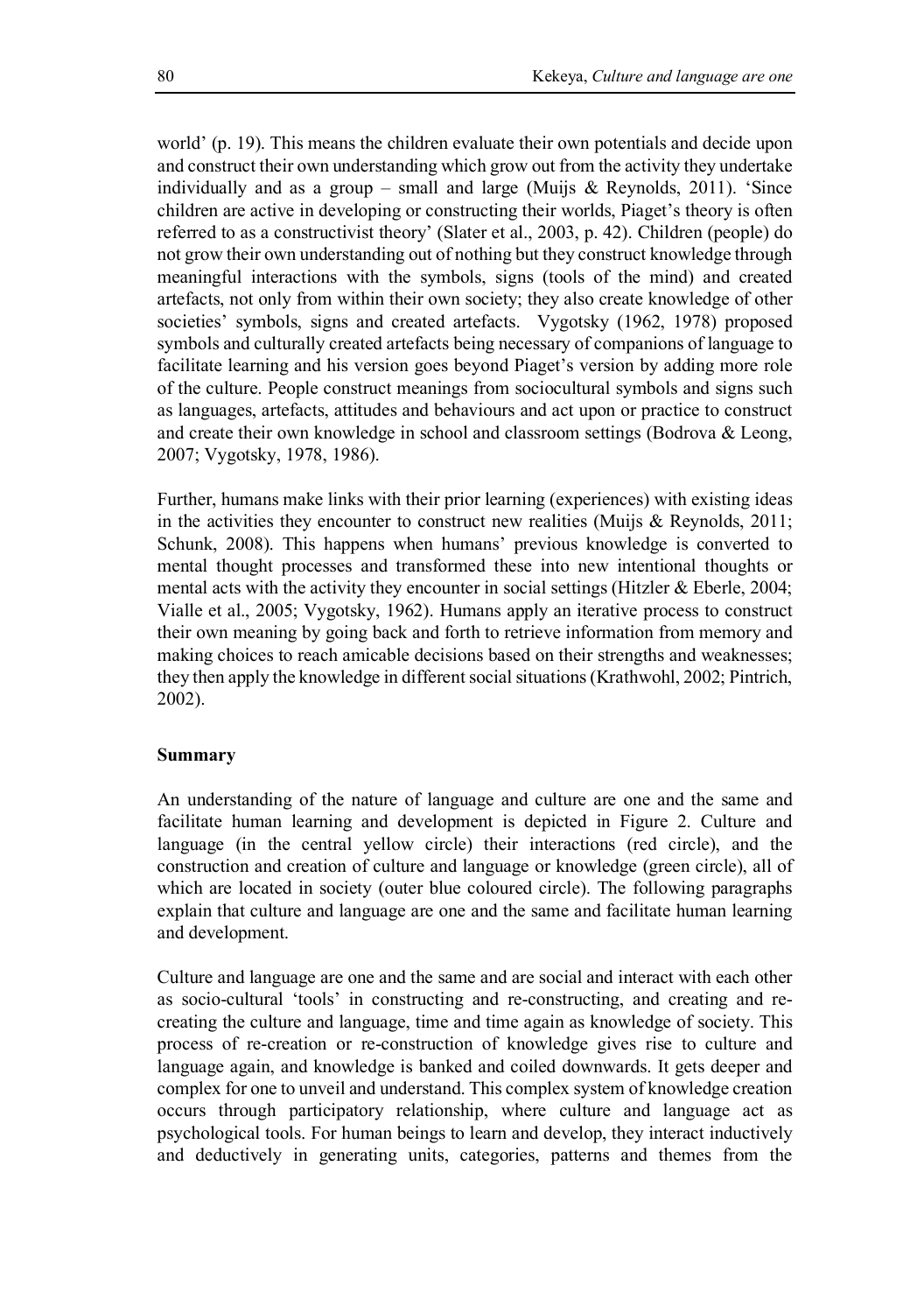knowledge or theory. This interactive process of naming and re-naming of knowledge involves coding with words, signs and symbols, and can create culture and language to identify new meanings. The interactional processes involve a continuous thorough reading, re-reading, sifting, re-sifting, refining, and re-defining the meanings of the knowledge of society.



**Figure 2. A framework showing culture and language are one and the same, and facilitate human learning and development.**

#### **References**

- Berk, L. E. (2007). *Development through the lifespan* (4th ed.). Boston: Pearson Education.
- Berk, L. E. (2010). *Development through the lifespan* (5th ed.). Boston: Pearson Education.
- Bhadra, M. K. (1990). *A critical survey of phenomenology and existentialism*. New Delhi, India: Indian Council of Philosophical Research - in association with Allied Publishers.
- Bodrova, E., & Leong, D. J. (2007). *Tools of the mind. The Vygotskian approach to early childhood education*. Upper Saddle River, NJ: Pearson/Merrill Prentice Hall.
- Cohen, L., Manion, L., & Morrison, K. (2011). *Research methods in education* (7th ed.). Oxford: Routledge.
- Crandell, T., L., Crandell, C. H, & Zanden, J. W. (2009). *Human development* (9th ed.). New York: McGraw-Hill.
- Denzin, N. K. (2004). Symbolic interactionism. In U. Flick, E. Kardorff & I. Steinke (Eds.), *A companion to qualitative research* (pp. 81-87). London: Sage.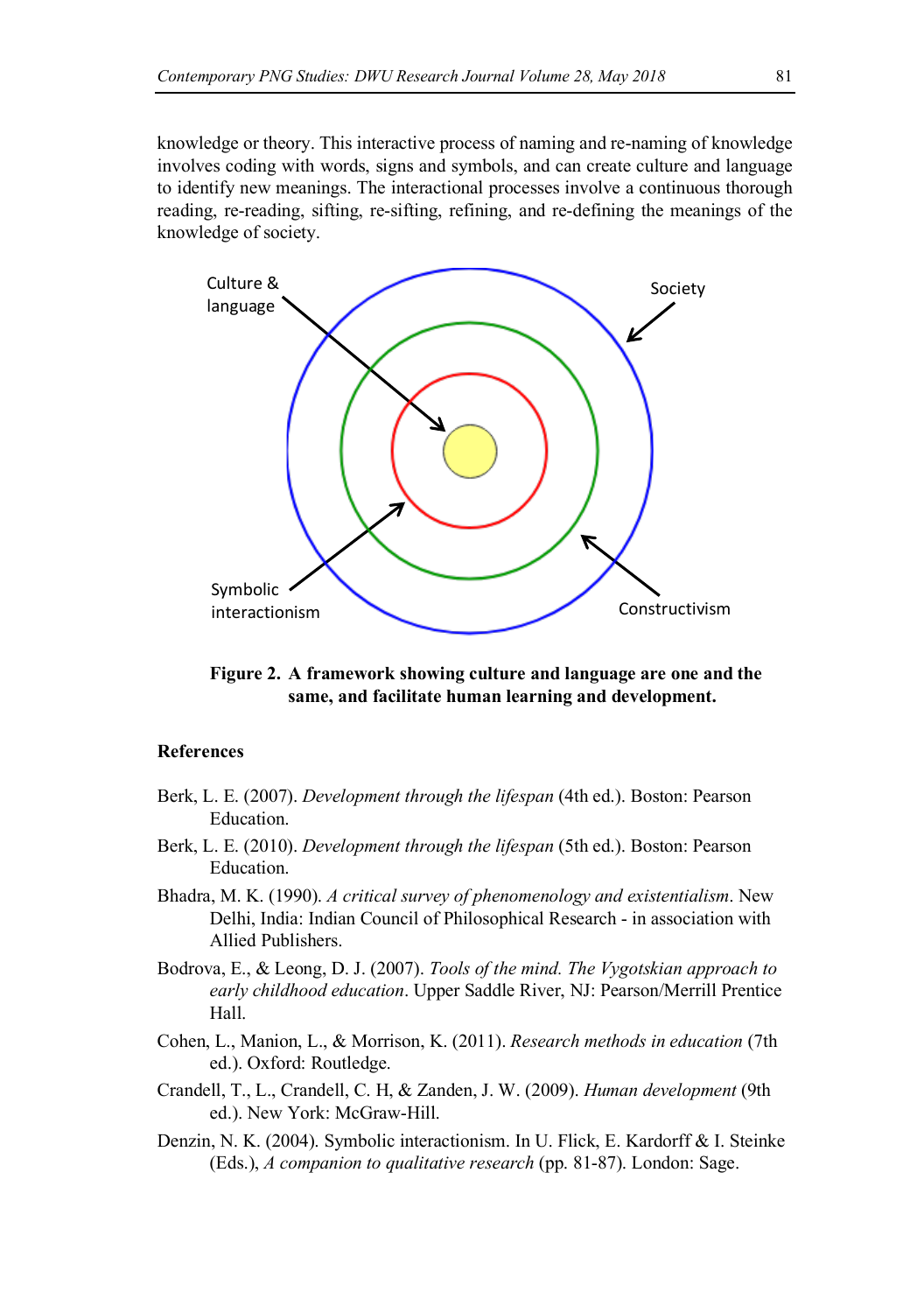- Flick, U. (2004). Constructivism. In U. Flick, E. Kardorff & I. Steinke (Eds.), A companion to qualitative research (pp. 88-94). London: Sage.
- Hitzler, R., & Eberle, T. S. (2004). Phenomenological life-world analysis. In U. Flick, E. Kardorff & I. Steinke (Eds.), *A companion to qualitative research* (pp. 67-71). London: Sage.
- Inglis, D. (2005). *Culture and everyday life*. New York: Routledge.
- Jenks, C. (2005). *Culture* (2nd ed.). New York: Routledge.
- Kekeya, J. (2013). Investigating National Curriculum Implementation in Papua New Guinea (PNG). Unpublished doctoral thesis, Waikato University.
- Kozulin, A. (2003). Psychological tools and mediated learning. In A. Kozulin, B. Gindis, V. S. Ageyev & S. M. Miller (Eds.), *Vygotsky's educational theory in cultural context* (pp. 15-38). New York: Cambridge University Press.
- Kozulin, A., Gindi, B., Ageyev, V. S., & Miller, S. M. (2003). *Vygotsky's educational theory in cultural context*. New York: Cambridge University Press.
- Krathwohl, D. R. (2002). A revision of Bloom's taxonomy: An overview. *Theory into Practice, 41*(4), 212-218.
- Lincoln, Y. S., & Guba, E. G. (1985). *Naturalistic inquiry*. London: Sage.
- Mahn, H., & John-Steiner, V. (1996). Sociocultural approches to learning and development: A Vygotskian framework. *Educational Psychologist, 31*(3/4), 191-206.
- Mead, G. H. (1934). *Mind, self and society*. Chicago, IL: University of Chicago Press.
- Meltzer, B. N., Petras, J. W., & Reynolds, L. T. (1975). *Symbolic interactionism*. London: Routledge & Kegan Paul.
- Muijs, D., & Reynolds, D. (2011). *Effective teaching: Evidence and practice* (3rd ed.). London: Sage.
- Neuman, W. L. (2000). Social research methods: Qualitative and quantitative approaches (4th ed.). Boston: Allyn and Bacon.
- Neuman, W. L. (2007). *Basics of social research: Qualitative and quantitative approaches* (2nd ed.). New York: Pearson Education, Inc.
- Pintrich, R., P. (2002). The role of metaconitive knowledge in learning, teaching, and assessing. *Theory into Practice, 41*(4), 219-225.
- Rogoff, B. (2003). *The cultural nature of human development*. Oxford, UK: Oxford University Press.
- Schunk, D. H. (2008). *Learning theories: An educational perspective* (5th ed.). Upper Saddle River, NJ: Pearson Merrill Prentice Hall.
- Slater, A., Hocking, I., & Loose, J. (2003). Theories and issues in child development. In A. Slater, I. Hocking & J. Loose (Eds.), *An introduction to developmental psychology* (pp. 34-63). Malden, MA: Blackwell.
- Vialle, W., Lysaght, P., & Verenikina, I. (2005). *Psychology for educators*. Melbourne: Social Science Press.